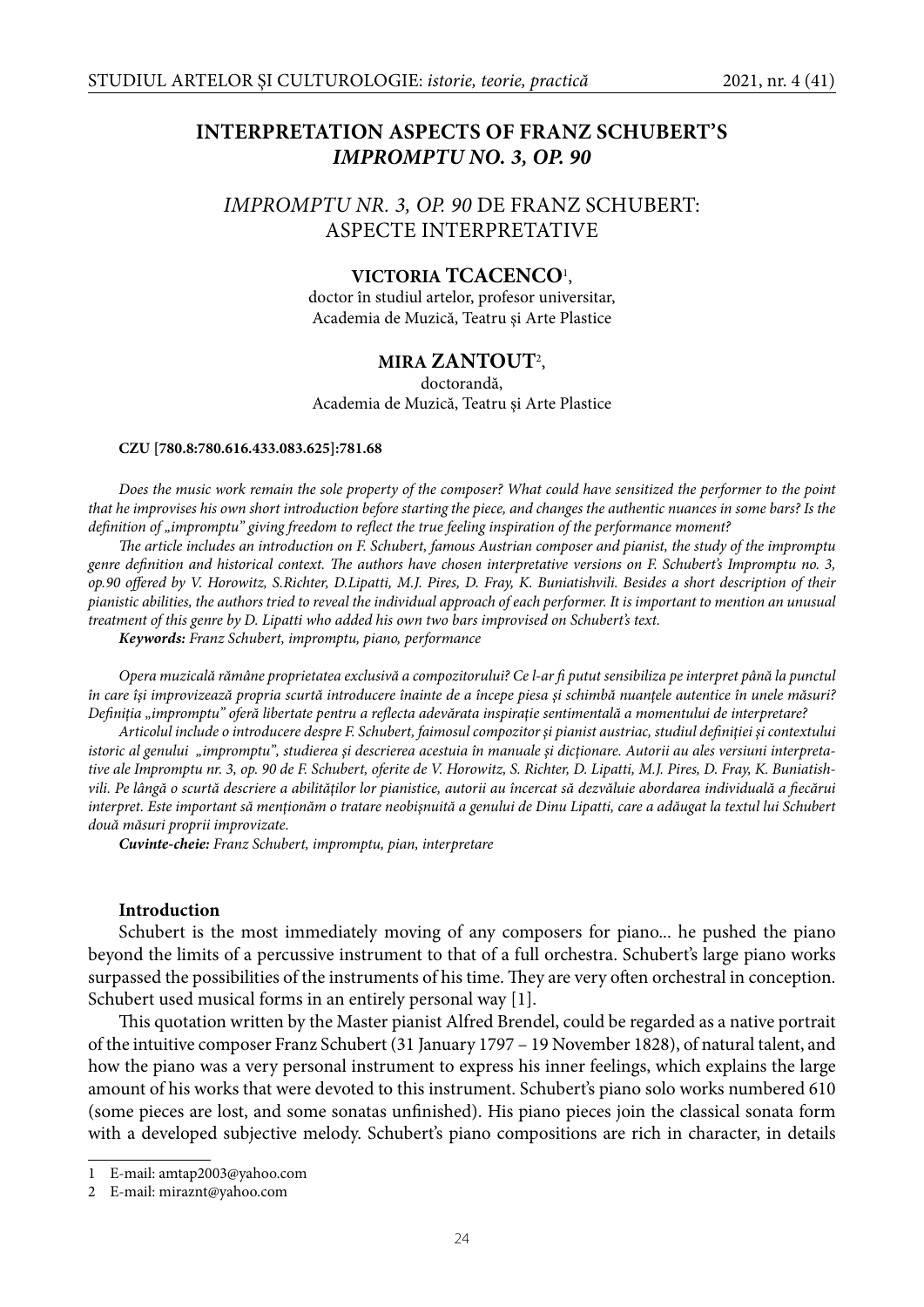like sudden enigmatic shifts that create dramatic music and sometimes require an advanced technical level. His piano works may hold features of unexpected chromatic passage that causes unsuitable fingerings, and his piano pieces are wealthy in expansiveness using harmony, they are pieces which require imaginative performance.

Schubert's music displays the attitude of human nostalgia, happiness, pain, sorrow and so on. Schubert's piano works are not pieces for fingers, but a piano language, poetic ideal that combines with human emotional states and gradual psychological levels. They are an art mirror of every human's personal reminiscence, joy or pain, of life that is no longer.

As his piano works have astonishing charm, Schubert was a distinguished performer, his friends Albert Stadler (1794-1888) and Leopold von Sonnleithner (1797-1873) mentioned that Schubert had a beautiful touch, "quiet hands" (this notion of quiet hands means to avert unnecessary movement in order to fulfill a seamless line) and clear playing, full of soul expression, and that he was a good accompanist who kept a strict time [2 p. 276].

Among Schubert's piano pieces, there are the two sets of *Impromptus, opus 90, and opus 142*, composed in 1827, a very productive year of Schubert's creation despite his being in very poor health, and having a few months before his death. We consider these musical works as the mirror of his life, seen by Schubert himself, and as if he anticipated that his life would end before long. We have chosen Schubert's *Impromptu no.* 3, op. 90 for analysis, after playing the four *Impromptus*, op. 90 as a coherent cycle pieces, even if Schubert had agreed and allowed the publisher Tobias Haslinger (who gave the title *Impromptus* for the first two pieces of opus 90) to publish only the *Impromptus, op.* 90, *no.1* and *no.2,* in 1827, it does not mean that Schubert intended to separate the four movements as individual pieces according to some research debates, but we think that what made Schubert accept the condition offered by the publisher to print only the *Impromptus no.1 and no.2*, and bring them out, is that Schubert suffered from lack of income during his last years of illness. This is evident in the letter to his friend, the Austrian dramatist, Edward Von Bauernfeld (1802-1890), dated Vienna, July 10, 1826. Franz Schubert wrote: "I can't probably get to Gmunden or anywhere else, I have no money at all, and I feel very badly at all" [3]. 4-1850), and Johann Hugo Worzischek (1791-1825) who had composed *Impromptu* melodic style pieces in 1822. Schubert mastered the *Impromptu* genre and surpassed the composers who had created the first *Impromptus*.

#### **Historical review of the term impromptu**

Historically the term *impromptu* was a manner of performance, rather than a piano music genre. As for the origin of the word *impromptu,* the *Online Etymology Dictionary* shows that *Impromptu* is a French word (the 1660s) where it meant "extemporaneously" and French speakers picked it up from the Latin phrase (1650s) *Impromptu* meaning <sub>"in readiness" without preparation. In the late</sub> 18<sup>th</sup> and early 19<sup>th</sup> century, social gatherings started organizing artistic musical theatrical evenings, the words and music were the initial part of *improvise or* to compose and sing, improvisation by the spirit of the moment; therefore there appears the name *Impromptu*, but it was never used as a title term of a musical piece work until the early 19<sup>th</sup> century, and then the term could be indicated to two different impromptu musical kinds: first, as a kind of large improvisational fantasy on a popular theme; and second as a simple lyrical piano piece of medium length. So, the title *Impromptu*, as its name shows, means improvised music. Most *Impromptu* structures were in the form A-B-A, and some *Impromptus* had the features of other forms, like theme and variations (ex., Schubert B-flat *Impromptu, opus 142*).

#### **Schubert's Impromptu no. 3, opus 90**

Schubert was profoundly alone, we were convinced about this, after we had played his third *Impromptu no.3, opus 90*, this profound feeling render the lyrical theme somehow imbued with the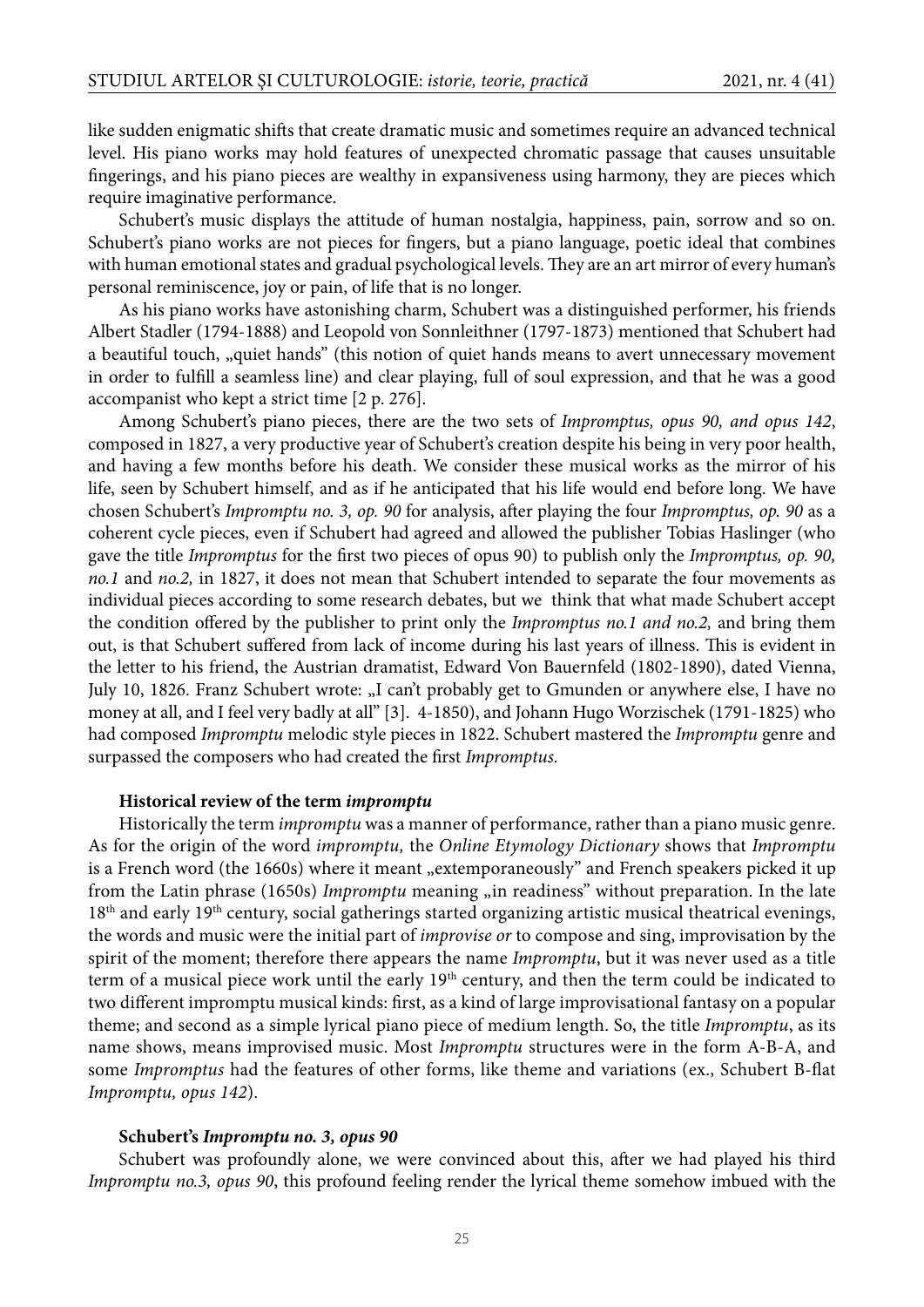loneliness that suffuses his music *Impromptu*. We do see like if Schubert with this specific free music, was drawing his personal life memories, a kind of systematic nostalgia toward a past gone and it would never come back. For what is no longer, is the most forcing in the Romanticism worldview; from this point of view we believe that Schubert's *Impromptus* became the model of Romanticism music. His third *Impromptu, op.90*, is specifically Schubertien, in G- flat major. The piece structure uses three complex parts form ABA. Section A starts by a distinguished long lyrical melody line flying over to contrast rhythmical arpeggio soft flowing accompaniment. Section B begins at 25 mm in the relative tonality E-flat minor, modulates to C-flat major in 33 mm: here we feel dramatic emotions expressed by major tonality; it leads to a new modulation at 48 mm to E-flat major, while harmony changes indicate a typically Romantic spirit. Section A comes back at 55 mm: the same lyrical melody is enriched with some echoes from section B, finishing with meditative chords. This accompaniment should not be treated as simple *arpeggios* but it is demanding texture aspect in the rendition toward fermata G-flat major chords.

#### **Impromptu no. 3, opus 90: interpretation analyses**

In the present article, we will focus on a comparative view of Schubert's *Impromptu no. 3, op.90,,* performed by six outstanding pianists from different historical periods, different national schools, different generations: Vladimir Horowitz, Sviatoslav Richter, Dinu Lipatti, Maria Joao Pires, David Fray, Khatia Buniatishvili.

Vladimir Horowitz (Oct. 1, 1903 – Nov. 5, 1989) Berdichev, Russian Empire (now Ukraine). He had an unusual palm hand position below the level of the surface key, his fingers were straight when playing chords. He was celebrated for his flawless technique, an almost orchestral quality of tone. The Horowitz style considerably includes dynamic contrasts with massive fortissimos followed by immediate delicate pianissimos. He is famous for his precise octave, extraordinary quickly passage technique.

Sviatoslav Richter (March 20, 1915 – August 1, 1997) Russia. An exceptional genius talent, he was largely self-taught. Richter had huge hands, easily spanning a twelfth; he had thickly padded fingers that gave him the physical capacity to create exquisite textures [4]. Richter stated that the interpreter should not dominate the music but should dissolve into it. "In the exhilaration of hysterically virtuoso pieces, his fingers seemed to push back the limits of the possible, in the extreme slowness of adagios he could impart a sense of complete immobility, like almost no one else. Richter was capable of varying colors, alternating the most volcanic *pianissimo* and the most volcanic *fortissimo* with complete ease" [5], he could work ten to twelve hours a day. Richter said about his technique: "I always study at the piano and never just from score. When learning something, to constantly sense the function of movements... You can only experience this by practicing" [Ibidem]. Dinu Lipatti (1 April 1917 – 2 December 1950), Bucharest, Romania. "A second Horowitz", Alfred Cortot declared about Lipatti, after hearing him in 1933 in the Vienna Competition and stated that there was nothing to teach him, and Cortot added "One could only learn from him" [6]. His pianism is characterized by crystalline clarity, purity of tone, precision of articulation, accentuation without distortion of the melody line, steadiness of rhythmic pulse, clarity and subtlety timing of pedaling. Due to his ability to vary the attack used by different fingers even of the same hand, all the thoroughly voiced lines and the inner voices do not distract the main theme, each line becomes an individual voice with its own timbre.

Maria Joao Pires (July 23, 1944) Lisbon, Portugal. Maria is known for her small hands. At the age 5 she played Mozart's piano concerto. She was awarded the first prize at the Beethoven International Bicentennial Competition, Brussels in 1970 [7]. "Without the body being used well, there is then no sound. We must use our voice to say something, we should not hide ourselves. With this in mind, there is much more to a pianist than technique. A score (the written musical text) provides five per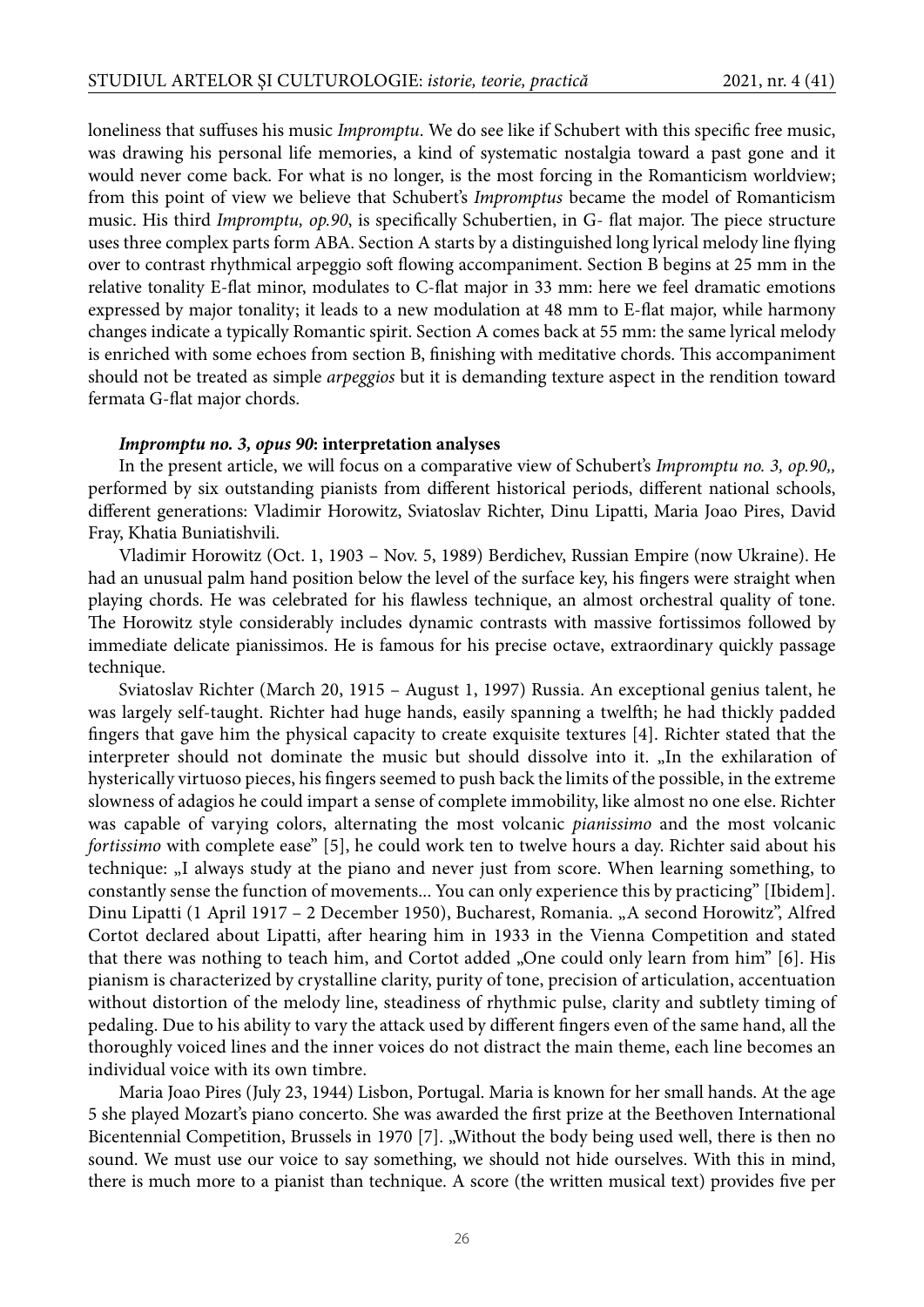cent of what the music is about. The remaining 95 per cent include feelings that we experience through the sound, exploration of the phrasing and the freedom we experience when we play with only what is left by the composer's inspirations, rather than judging ourselves based on technical limits. All, that is useful to an aspiring artist is his observation" [8]. In 1999, in a concert in Amsterdam with Riccardo Chailly conducting, one of the most amazing moments that has gone in the history of classical music, is when Maria learned the wrong Mozart piano concerto, and when the orchestra began playing, she immediately knew what had happened, she was shocked; But like a perfect genius, miracle happened when she went on to play the right Mozart concerto from memory without making a single mistake.

David Fray (born 24 May, 1981), France. He has been compared to Glenn Gould. With passion for Bach's and Schubert's music, in his interview at pianobleu.com Fray assigns: "Bach is certainly the composer that I need as a musician, but Schubert is the one closest to my feeling "[9]. Fray, unlike most of the pianists who give clarity to the right hand, is known for his hazier coloring and gentle fluidity at a slightly slower tempo than is common [10]. In an interview Fray describes his piano performance: "I tend to maintain close contact with the piano, playing with minimal finger action while mobilizing my arms. I try to vary my sonority. The technique is not limited to speed, it's an infinite palette of shades and colors, several varieties of *p* and *pp*, several attacks contained in the chord with one hand, a *legato* cantabile... here is the real technique" [11].

Khatia Buniatishvili (21 June 1987), Georgia. She discovered the piano at the early age of 3, and gave her first concert at the age of 6. She was awarded the 3<sup>rd</sup> prize at the Arthur Rubinstein Competition in 2008. She is known for her rich palette of sounds. Critical media wrote comments that some of her repertoires are "virile" [12]. Khatia answered in an interview about her piano performances: "...the most important thing is to be perfect and very correct to the text, but it's your interpretation and your spirit in the piece and your mood, your thoughts, and your own individuality which actually makes the piece come alive because if we don't give ourselves to the piece then the piece is dead, it is like an untouchable room and art is not like that" [13].

In the present examination, we are looking for specific points of performing Schubert's *Impromptu no.* 3, *op* .90 in comparison with the interpretation of the chosen Master pianists in this article. These points are: Tempo, Color of "toucher", Additional individual arpeggios, Texture sound of triplet middle voice, the change of the original nuances. We examine records, CD, videos and video recitals. V. Horowitz's performance of Schubert's *Impromptu no. 3, op.90* (6'43", from a video recital in Vienna in 1987) is closer to S. Richter's (6'4", Moscow recital in Oct.1978). V. Horowitz starts the first bar [**Figure 1**] of the piece little accentuated on *si bemol* by the right hand in order to give the melody a declamation quality;





While D. Lipatti (5'22", Besancon Music Festival, 16 Sep. 1950) starts with some arpeggios [**Figure 2**] (that does not exist in Schubert's score) at the beginning as introduction before starting playing the piece, we don't know for what reason D. Lipatti did this.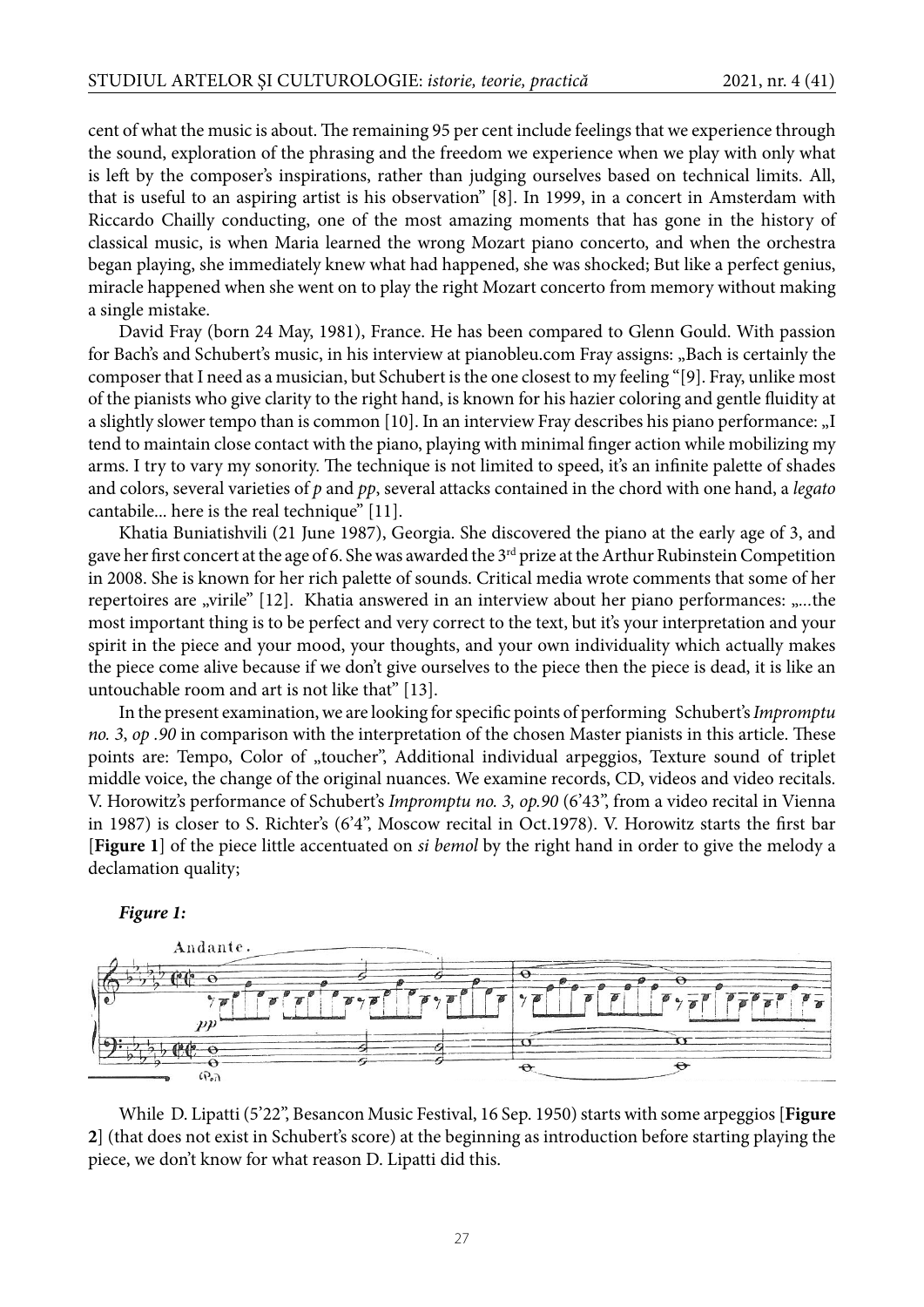



M.J. Pires (5'50", CD) starts with marked toucher *mp;* we hear D. Fray (6'16", CD) and K. Buniatishvili (6'18", video Sony Classical) starting with padded toucher *pp*. All our chosen Master pianists play with completely three different voices by priority the melody line, the rhythmical contrast *arpeggios* and the bass chords. V. Horowitz like M.J.Pires with impeccable toucher, the melody sounds like under a pillow, not cold, the contrast *arpeggios* voices non-mechanical fluid in the background. As for D. Fray and K. Buniatishvili the distance between the different voices is vaster, the melody is hazy and the lower voices whisper. S. Richter is similar to V. Horowitz but with triplet *arpeggios* sounded not so far. D. Lipatti is notably the fastest in playing triplets with clear voice. M.J. Pires's tempo is near to that of D. Lipatti's, hovering freely within palpitating emotions; while the other pianists' tempo is obviously tranquil. All our chosen Master pianists play the bass quite elegantly, and taking it out in limits where the piece needs specifically trill passages of the left hand and the following bars (25mm-29mm, 35-38mm, 40-41, 43-45, 47, 51-54mm). Horowitz and Richter use a significant *mf* on the 25th bar [**Figure 3**] to underline the beginning of the second part. B.D. Lipatti is unique in entering the second part by increasing tempo, while Maria Pires with some flexibility, freedom tempo to escape from strictness of rhythm caused by the dynamic emotions and modulation to E-flat minor.

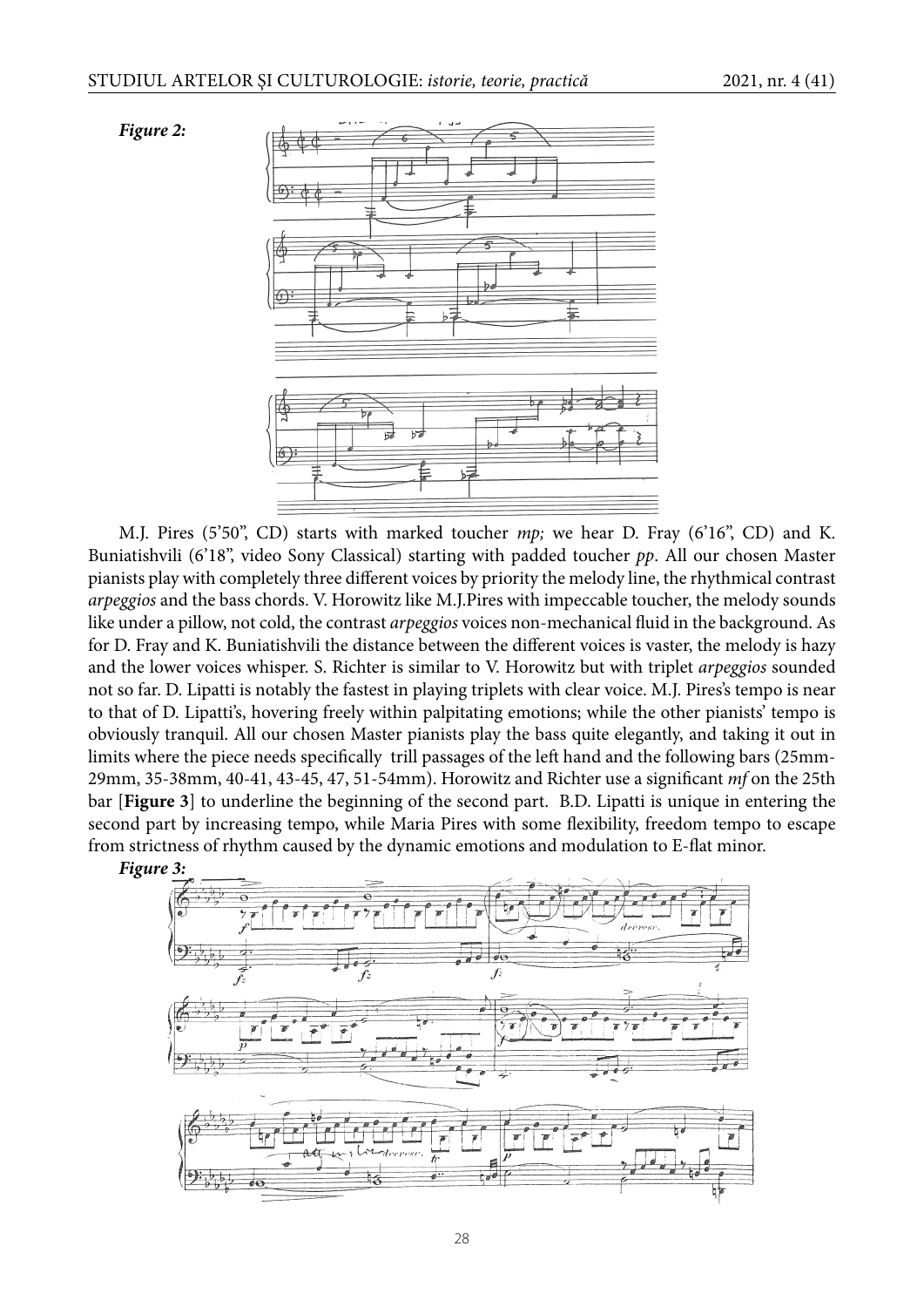We can hear D. Fray and K. Buniatishvili with little *ritardando* and considerable *pianissimo* on the 23rd bar [**Figure 4**] preparing to come out expressively not harshly with the second part in minor key with little rubato but in straightforward tempo.

**Figure 4:**



V. Horowitz, S. Richter play a captivating *pp*on the 33rd [**Figure 5**], 49th measure [**Figure 6**], but their 48th measure [**Figure 7**] is played with slight *mf* while Schubert in marked *pp*. We noticed D.Fray and K. Buniatishvili in some similar way with fascinated *pianissimo* underline the details texture of 33, 35-39, 48, 49 bars to highlight Schubert's significant emotion.





Lipatti, contrary to the *ppp* written by Schubert on the 35th bar [**Figure 8**], plays it almost *mf*. On the 54th bar [**Figure 9**], all the chosen pianists gave *ritardando time* to specify the end of part B and its autonomy. The 55<sup>th</sup> bar [**Figure 10**] of part A again, is played so differently by the six chosen pianists; S. Richter executed it quasi *mf* with keeping strict the first tempo, D. Lipatti with slight accent *mf* and always fast tempo; M.J. Pires and V. Horowitz with gentle *mp* and silent tempo; D. Fray, an exception, whispered *pp* calm tempo, K. Buniatishvili with sparkle *p* and serenity tempo. At the end of the piece, our chosen pianists applied a straightforward *ritardando* in order to suggest an improvisation *fermata*, the liveliness sound belongs to D. Lipatti's recording, and the hazy color is of D. Fray.



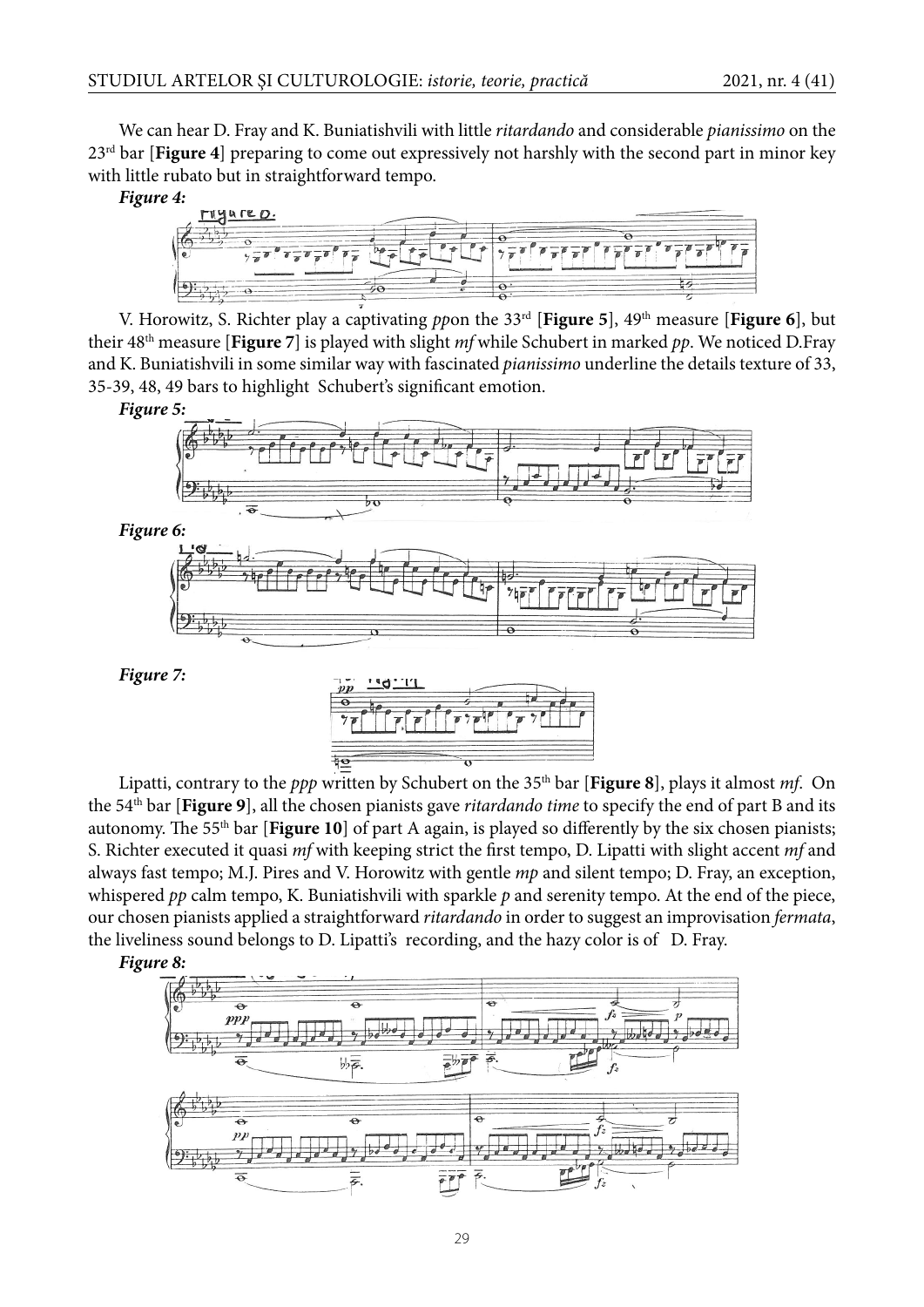

### **Conclusions**

As a conclusion, we realize that the same piece was performed with some different tempos, Horowitz and Richter had a similar tranquil tempo; the fast one is D. Lipatti's tempo and that of Maria Pires is a little slower than Lipatti's; D. Fray and K. Buniatishvili had approximately the same calm tempo. The records and the videos had allowed us to hear the padded toucher of V. Horowitz, S. Richter, M.J. Pires and K. Buniatishvili. D. Lipatti had an excited toucher, sometimes a little harsh. D. Fray had an imaginative hazy toucher. As we have heard and discovered how the performers' emotions and the spirit of the moment can interact with their interpretation, which is proved in D. Lipatti's *arpeggios* improvisation, we can explain in some way that it could refer to his understanding of the history meaning of the title *impromptu* as an improvisation at the moment of interpretation, then, these *arpeggios* improvised at that recital moment were born. We have also noticed a change of the authentic nuances in some bars, some exaggerated changing in the 35th bar from the original *ppp* [Figure 8] to *mf* by D. Lipatti, and in the 48th measure indicated *pp* by Schubert while played *mf* by V. Horowitz and S. Richter. Regarding the texture of triplets, it was sounded a little mechanical in D. Lipatti's playing, and voiced *leggero* like a feather in V. Horowitz's, S. Richter's, M.J. Pires's and K. Buniatishvili's but a mutter dark color in D. Fray's performance.

After seeing the results of our examination, especially regarding the improvised *arpeggios* by Lipatti, that do not exist in Schubert's authentic score, and the extreme changing of nuances, we can answer our first question presented in the abstract of this article *(Does the music work remain the sole property of the composer?),* the answer is obvious: the music work does not remain the sole property of the composer. The meaning of the musical piece *Impromptu* = improvisation, with the performer's emotions and the spirit of the playing moment, influences and inspires the interpreter, who is not only dissolving into the piece, but in some way – although the necessity of respecting the authentic content of the musical work – the soloist/interpreter is recomposing it, resurrecting it to life. There is not only the efficient performance, but the tempo, the feeling to the *Impromptu* meaning, and the structure of the so-called *toucher* with the spirit of the moment are elements that influence the interpretation.

#### **Bibliographical references**

- 1. WOOD, D.B. Pianist Alfred Brendel leads a musical campaign for Schubert. In: *The Christian Science Monitor* [online]. 1988, 28 apr. [accesat 15 sept. 2021]. Disponibil: https://www. csmonitor.com/1988/0428/lbrend.html.
- 2. MONTGOMERY, D. *Franz Schubert's music in performance: compositional ideals, notational intent, historical realities*, *pedagogical foundations*. Hillsdale ; New York: Pendragon Press, 2003. ISBN 1-57647-025-3.